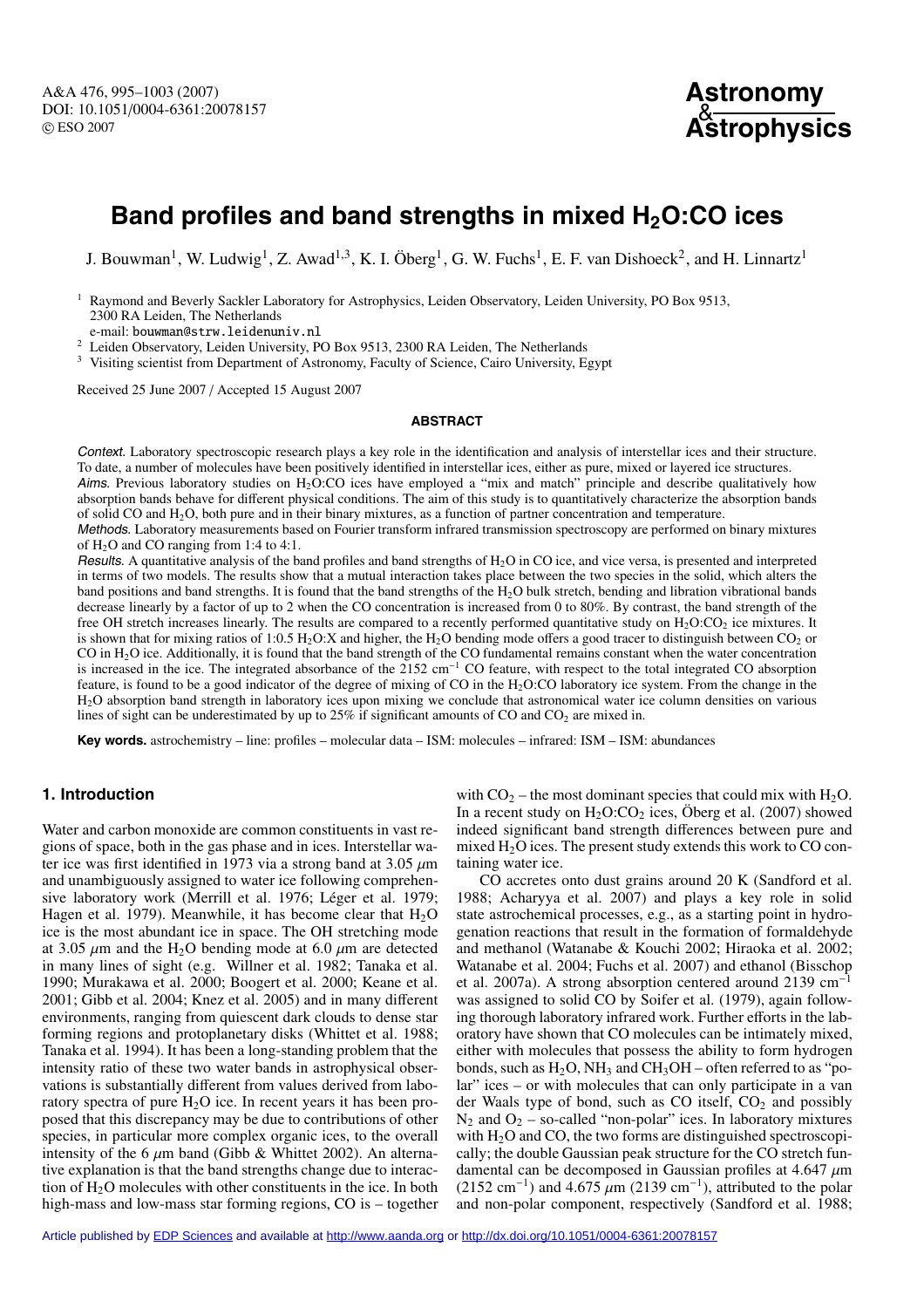Jenniskens et al. 1995). On the contrary, pure CO measured in the laboratory exhibits a single Lorentzian band, which is located around 2139 cm−1. This Lorentzian absorption profile can be further decomposed into three Lorentzian components centered around 2138.7, 2139.7 and 2141.5 cm−<sup>1</sup> (Fraser et al. 2007).

In astronomical spectra, the 2139 cm<sup>-1</sup> feature has been considered as an indicator of CO in H<sub>2</sub>O poor ice, and the 2136 cm<sup>-1</sup> feature as  $CO$  in  $H<sub>2</sub>O$  rich environments (Tielens et al. 1991). More recently it was found that the astronomical CO profiles can be decomposed into three components at  $2136.5 \text{ cm}^{-1}$ , 2139.9 cm<sup>-1</sup> and 2143.7 cm<sup>-1</sup>, with the 2139.9 cm<sup>-1</sup> feature ascribed to pure CO ice, and the 2143.7 cm−<sup>1</sup> feature ascribed to the longitudinal optical (LO) component of the vibrational transition in pure crystalline CO (Pontoppidan et al. 2003). Boogert et al. (2002) proposed that the astronomically observed peak at 2143 cm<sup>-1</sup> can originate from CO:CO<sub>2</sub> mixtures, but this identification is still controversial (van Broekhuizen et al. 2006). The assignment of the 2136.5 cm<sup>-1</sup> feature in these phenomenological fits remains unclear. It should be noted that laboratory and astronomical data differ slightly in peak position, largely due to the fact that grain shape effects play a role for abundant ice molecules like CO and  $H_2O$ .

Recently, elaborate laboratory work and ab initio calculations on mixtures of CO and  $H<sub>2</sub>O$  have shown that the absorption around 2152 cm−<sup>1</sup> results from CO being bound to the dangling OH site in H<sub>2</sub>O ice (Al-Halabi et al. 2004). Surprisingly enough, this absorption has never been observed in the interstellar medium (e.g. Pontoppidan et al. 2003). The non-detection of this feature has been explained by other molecules blocking the dangling OH site, which is therefore unavailable to CO. An extension of this explanation is that the binding sites are originally populated by CO, but that this has been processed to other molecules, such as  $CO<sub>2</sub>$  or methanol (Fraser et al. 2004). Furthermore, it has been shown that the number of dangling OH sites decreases upon ion irradiation, which in turn results in a reduction of the integrated intensity of the 2152 cm−<sup>1</sup> feature (Palumbo 2006, and references therein). The 2136–2139 cm−<sup>1</sup> feature is ascribed to CO bound to fully hydrogen bonded water molecules (Al-Halabi et al. 2004).

Since CO and  $H_2O$  are among the most abundant molecules in the interstellar medium, mixed CO and  $H<sub>2</sub>O$  ices have been subject to many experimental and theoretical studies (e.g. Jiang et al. 1975; Hagen & Tielens 1981; Hagen et al. 1983; Al-Halabi et al. 2004; Fraser et al. 2005). For example, the behavior of the 2136–2139 cm<sup>-1</sup> CO stretching band has been quantitatively studied as a function of temperature and its band width and position have been studied as a function of  $H_2O$  concentration in binary mixtures, but containing only up to 25% of CO (Schmitt et al. 1989a,b). Furthermore, water clusters have been studied in a matrix of CO molecules with a ratio of  $1:200 \text{ H}_2\text{O}$ :CO. This has resulted in a tentative assignment of  $H_2O$  monomers and dimers and the conclusion that  $H_2O$  forms a bifurcated dimer structure in CO (Hagen & Tielens 1981). Other studies have focussed on Temperature Programmed Desorption (TPD) combined with Reflection Absorption Infrared Spectroscopy (RAIRS) of mixed and layered  $CO/H<sub>2</sub>O$  systems, enhancing greatly our knowledge on their structures and phase transitions (Collings et al. 2003a,b). Nevertheless, a full quantitative and systematic study on the behavior of  $H<sub>2</sub>O$  in CO ice, and vice versa, with straight applications to astronomical spectra, is lacking in the literature. This is the topic of the present work.

The desorption temperatures of CO and  $H_2O$  differ by as much as 145 K under laboratory conditions. However,  $H<sub>2</sub>O/CO$ ices are expected to play a role in astronomical environments at temperatures not only well below the desorption temperature of CO at 20 K (Fuchs et al. 2007), but also well above the desorption temperature of pure CO ice, since CO can be trapped in the pores of  $H_2O$  ice (Collings et al. 2003a). Thus far, both species have been observed together in lines of sight. It is often concluded from the non-detection of the 2152 cm−<sup>1</sup> feature that H2O and CO are not intimately mixed in interstellar ices. On the other hand, in some lines of sight CO is trapped in pores of a host matrix, as evidenced by the detection of the 2136 cm<sup>-1</sup> CO feature (Pontoppidan et al. 2003). It is plausible that this trapping results from heating of a mixture of CO and a host molecule. Accordingly, we have also performed some experiments as a function of temperature.

In this work, the effect of CO on the  $H<sub>2</sub>O$  vibrational fundamentals is compared to the effect of  $CO<sub>2</sub>$  on these modes, as studied recently by Öberg et al. (2007). A comparison between the  $H_2O$  bending mode characteristics in CO and  $CO<sub>2</sub>$  containing ices illustrates the sensitivity of this mode to the molecular environment. In addition, this work provides a unique laboratory tool for investigating the amount of CO mixed with water.

The outline of this manuscript is as follows. In Sect. 2 the experimental setup is described and the data analysis is explained. Section 3 is dedicated to the influence of CO on the water vibrational modes, as well as the influence of water on the CO bands. In Sect. 4, the astrophysical relevance is discussed and the conclusions are summarized in Sect. 5.

#### **2. Experiment and data analysis**

The experimental setup used for the measurements has been described in detail in Gerakines et al. (1995). It consists of a high vacuum setup ( $\approx 10^{-7}$  Torr) in which ices are grown on a CsI window at a temperature of 15 K. The window is cooled down by a closed cycle He refrigerator and the sample temperature is controlled by resistive heating. A Fourier Transform InfraRed (FTIR) spectrometer is used to record ice spectra in transmission mode from 4000 to 400 cm<sup>-1</sup> (2.5–25  $\mu$ m) with a resolution of  $1 \text{ cm}^{-1}$ .

The sample gas mixtures are prepared in glass bulbs, using a glass vacuum manifold. The bulbs are filled to a total pressure of 10 mbar, which is well below the water vapor pressure. The base pressure of the manifold is better than 10−<sup>4</sup> mbar, resulting in negligible contamination levels. A sample of CO (Praxair 99.999%) is used without further purification. Deionized water, further purified by three freeze pump thaw cycles, is used for the  $H_2O:CO$  mixtures. Mixtures with different ratios  $H_2O:CO$ are prepared in the vacuum manifold and the resulting depositions are listed in Table 1. The growth rate onto the ice is determined by setting the exposure to ~10<sup>16</sup> mol cm<sup>-2</sup> s<sup>-1</sup>. Assuming a monolayer surface coverage of 10<sup>15</sup> mol cm−<sup>2</sup> and a sticking probability of 1, this results in a growth rate of 10 L s<sup>-1</sup>  $(L = Language$  Langmuir). In the experiments where the effect of CO on the water ice vibrational modes is investigated, the water exposure has been kept constant with about 3000 L of water ice for the different mixtures to facilitate a one-on-one comparison between all samples. In the experiments where the effect of the  $H<sub>2</sub>O$  on the CO modes has been investigated, the total amount of deposited CO is kept constant at 3000 L (Table 1).

Three independent measurements are performed for 1:1 H2O:CO mixtures. These measurements allow for an estimate of the error in the experiment due to mixing of the gas, deposition of the sample and other errors that may occur. A conservative error of  $\approx 10\%$  on the mixing ratios is deduced from these experiments. Additionally, two test measurements are performed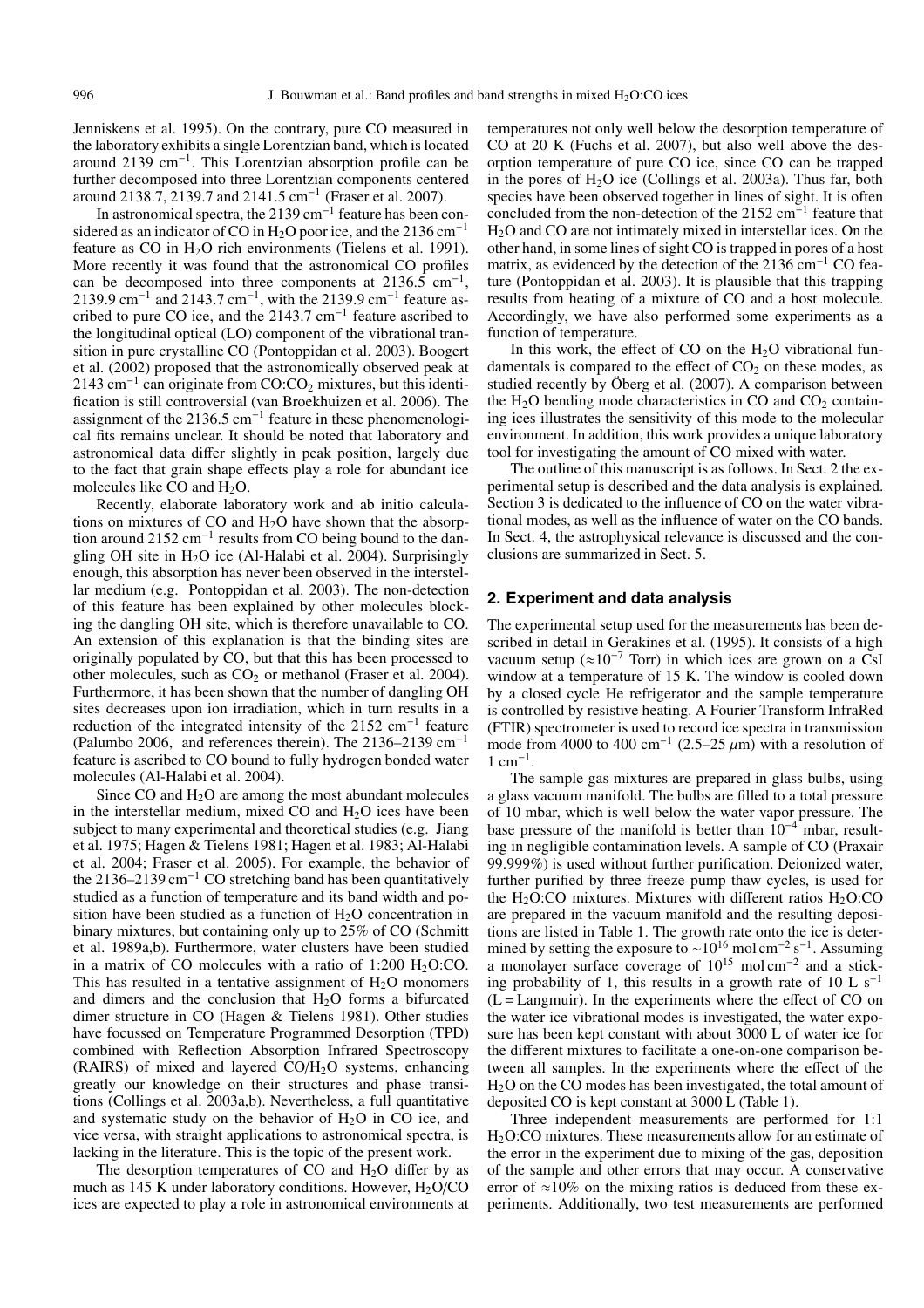**Table 1.** Ice mixtures and resulting deposition thicknesses used in this work. Column A denotes the molecule of which the deposited amount is kept constant, and column B indicates the molecule that is mixed in. The first series is used for determining the effect of CO on the  $H_2O$  band strengths and profiles. The second series is used to determine the effects of  $H_2O$  on the CO band strengths and profiles.

| Composition                | $A(L^a)$ | B(L)  | Total $(L)$ |
|----------------------------|----------|-------|-------------|
| pure $H_2O$                | 3000     | 0     | 3000        |
| pure CO                    | 0        | 3000  | 3000        |
| $H2O$ :CO 1:0.25           | 3000     | 750   | 3750        |
| $H2O$ :CO 1:0.5            | 3000     | 1500  | 4500        |
| $H2O$ :CO 1:1              | 3000     | 3000  | 6000        |
| $H2O$ :CO 1:2              | 3000     | 6000  | 9000        |
| $H2O$ :CO 1:4              | 3000     | 12000 | 15 000      |
| $H2O$ :CO 1:1              | 10000    | 10000 | 20 000      |
| $H2O$ :CO 1:1              | 1000     | 1000  | 2000        |
| CO:H <sub>2</sub> O 1:0.25 | 3000     | 750   | 3750        |
| CO:H <sub>2</sub> O 1:0.5  | 3000     | 1500  | 4500        |
| CO:H <sub>2</sub> O 1:1    | 3000     | 3000  | 6000        |
| CO:H <sub>2</sub> O 1:2    | 3000     | 6000  | 9000        |
| $CO:H2O$ 1:4               | 3000     | 12000 | 15 000      |
| CO:H <sub>2</sub> O 1:1    | 10000    | 10000 | 20 000      |
| CO:H <sub>2</sub> O 1:1    | 1000     | 1000  | 2000        |

*a* 1 L (Langmuir) =  $1 \times 10^{-6}$  Torr s ≈ 1 monolayer of molecules.

for samples of 1000 and 10 000 L, to check for layer thickness dependencies (Table 1).

The infrared transmission spectra are taken using a Biorad FTS40 spectrometer. A total of 256 spectra are acquired and averaged for each sample measurement. Background measurements are performed prior to each of the measurements and are subtracted to reduce the noise level. The spectra are further processed using IDL (Interactive Data Language) in order to flatten the baseline. This is done by fitting a second order polynomial through a set of five points, which are visually chosen well away from absorption features. The data reduction does not lead to a distortion of the absorption profiles.

The absorption band strengths for the three modes of pure water ice at 15 K are well known from literature (Gerakines et al. 1995). The adopted values are  $2 \times 10^{-16}$ ,  $1.2 \times 10^{-17}$  and  $3.1 \times 10^{-17}$  cm mol<sup>-1</sup> for the stretching ( $v_{\text{stretch}} = 3279$  cm<sup>-1</sup> or 3.05  $\mu$ m), bending ( $v_{\text{bend}} = 1655 \text{ cm}^{-1}$  or 6.04  $\mu$ m) and libration mode ( $v_{\text{lib}} = 780 \text{ cm}^{-1}$  or 12.8  $\mu$ m), respectively (see Fig. 1). Calculating the integrated absorption bands over the intervals listed in Table 2 for the mixtures and scaling them to the integrated band strength for pure water ice, allows for a deduction of the band strengths for the water ice bands in the mixture via:

$$
A_{\text{H}_2\text{O}:CO=1:x}^{\text{band}} = \int_{\text{band}} I_{\text{H}_2\text{O}:CO=1:x} \times \frac{A_{\text{H}_2\text{O}}^{\text{band}}}{\int_{\text{band}} I_{\text{H}_2\text{O}}} \tag{1}
$$

where  $A_{\text{H}_2\text{O}: \text{CO} = 1:x}^{\text{band}}$  is the calculated band strength for the vibrational water mode in the 1:x mixture,  $I_{\text{H}_2\text{O}:CO=1:x}$  its integrated area,  $A_{\text{H}_2\text{O}}^{\text{band}}$  the band strengths for the water modes as available from literature and  $\int_{\text{band}} I_{\text{H}_2\text{O}}$  the integrated area under the vibrational mode for the pure water sample. The free OH stretching mode, "the fourth band", is scaled to the stretching mode for pure water since this absorption is absent in the spectrum of pure  $H<sub>2</sub>O$  ice.

Integration limits used throughout the experiment are listed in Table 2. Integrated areas relative to the integrated area of the pure water stretching mode,  $A/A$  pure  $H_2O$  stretch, are investigated as a function of CO concentration. For the sample

Wavelength / µm 3 5  $10$ 15.20  $0, 16$  $v_{\text{stretch}}^{\text{H}_2\text{O}}$  $_{\rm co}$  $0.1$ Absorbance / arbitrary units /<br>stretch  $0, 12$  $0.10$  $0.08$  $1,0$  $0,06$  $0,04$  $H_2O$  $H<sub>2</sub>O$ *i*ihration  $0,02$  $0.00$ 3000 2500 2000 4000 3500 1500 1000  $500$ Wavenumber / cm<sup>-1</sup>

**Fig. 1.** A typical baseline and background corrected ice spectrum for a  $H<sub>2</sub>O:CO = 1:1$  mixture. The measurement is performed at 15 K. The vibrational modes in the  $H<sub>2</sub>O$ :CO ice are indicated.

**Table 2.** The measured peak positions and the integration bounds in  $cm^{-1}$  used to compute the integrated intensities of the H<sub>2</sub>O bands. The values between brackets indicate the  $\mu$ m values.

|                  |                      |             | Integration bounds |             |  |
|------------------|----------------------|-------------|--------------------|-------------|--|
| <b>Species</b>   | Assignment           | Peak        | Lower              | Upper       |  |
| H <sub>2</sub> O | $V$ libration        | 780 (12.8)  | 500(20.0)          | 1100(9.09)  |  |
|                  | $v_{\text{hend}}$    | 1655 (6.04) | 1100 (9.09)        | 1900 (5.26) |  |
|                  | V <sub>stretch</sub> | 3279 (3.05) | 3000 (3.33)        | 3600 (2.78) |  |
|                  | $v_{\text{free OH}}$ | 3655 (2.73) | 3600 (2.78)        | 3730 (2.68) |  |
| $C\Omega^a$      | $V$ stretch'         | 2139 (4.68) | 2120 (4.72)        | 2170(4.61)  |  |
|                  | $v_{\text{polar}}$   | 2152 (4.65) | 2120 (4.72)        | 2170 (4.61) |  |

*<sup>a</sup>* The integrations for the two CO bands are performed using Gaussian fits.

with the most mixed in CO, i.e., the 1:4  $H<sub>2</sub>O:CO$  mixture, an analysis in terms of cluster formation is given. In addition, the influence of temperature on the water stretching mode is studied. The measured spectra for the  $H<sub>2</sub>O:CO$ mixtures are available online at the Leiden ice database: http://www.strw.leidenuniv.nl/∼lab/databases

#### **3. Results**

#### 3.1. Influence of CO on water bands

In Fig. 2, the four  $H_2O$  ice fundamentals are shown for different compositions. Similar to  $CO<sub>2</sub>$  (Oberg et al. 2007), CO has a clear influence on the water ice absorption bands compared to the pure H2O ice. This effect is different for each of the four bands. The bulk stretch mode is most strongly affected; the band strength for this mode decreases by more than a factor of 2 when the CO fraction is raised from 0% to 80%. The band strength of the free OH stretch, which is absent when no CO is mixed in, is greatly enhanced with concentration. The libration mode gradually looses intensity when the amount of CO in the ice is increased and the peak of the absorption band shifts to lower energy. The integrated areas of the four water modes are scaled to the pure water stretching mode and plotted versus the CO concentration in Fig. 3. A linear function  $A_{\text{eff}} = a \cdot [CO] + b$  is fitted through the data points of the four water modes. The *a* coefficient indicates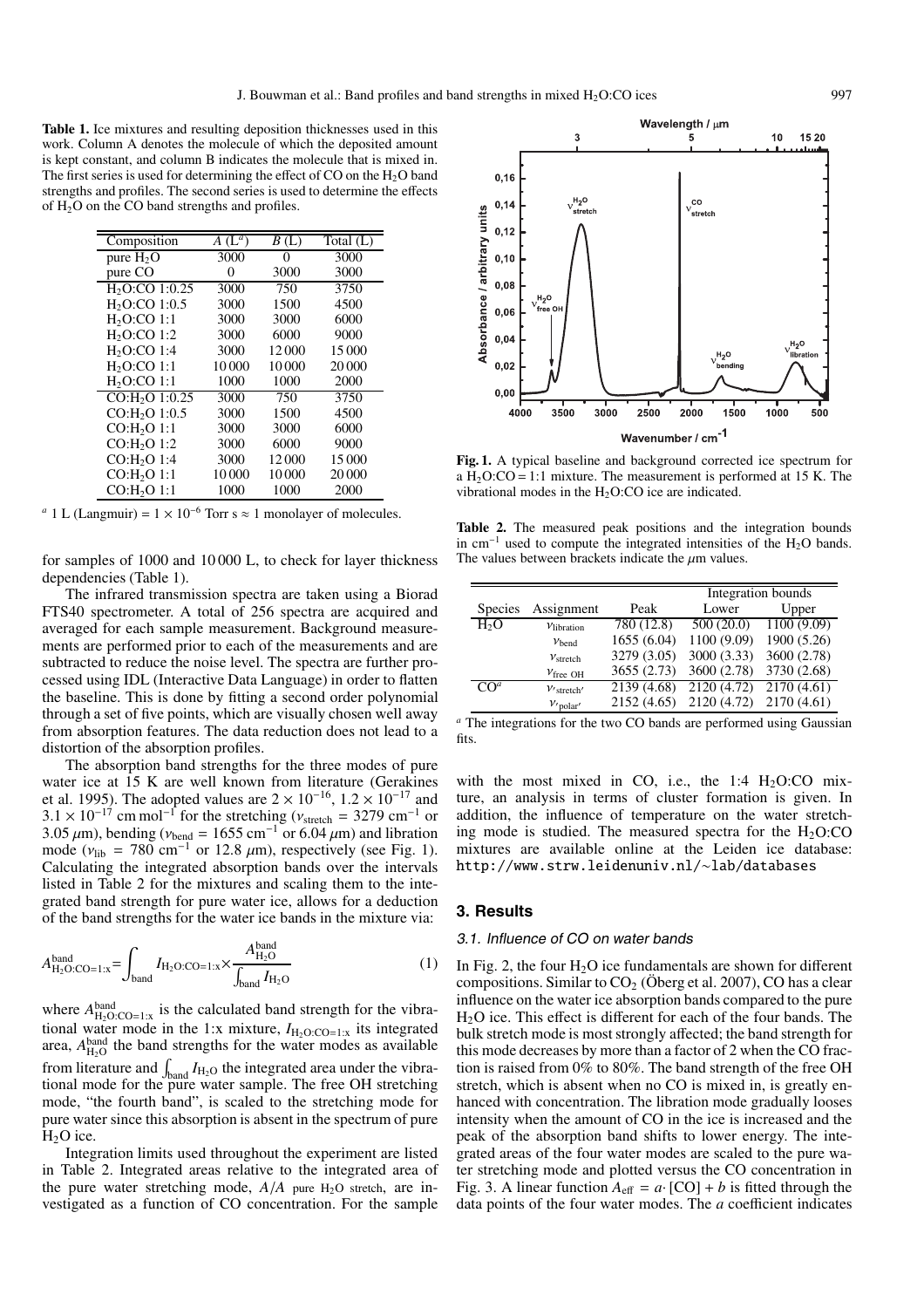

**Fig. 2.** Combined spectra of the four modes for water ice for the six measured compositions (see Table 1), ranging from pure water ice (bottom) to a 1:4 H<sub>2</sub>O:CO mixture (top figures). The spectra are taken at a temperature of 15 K. Note that the wavelength ranges for separate modes are different. The small structures on the libration mode are experimental artifacts.

the strength of increase/decrease of the band strength, and the *b* coefficient indicates the band strength of water relative to the pure stretching mode when no impurities are mixed in. There exists some deviation between the data points and the fit function, which is most probably due to the deposition accuracy, but this deviation is within the experimental error of 10%. A clear trend in all four modes is observed. In Table 3, the linear fit coefficients are listed for the  $H<sub>2</sub>O$ :CO binary mixtures. The linear coefficient for the  $H_2O$  stretching mode is highest and negative, indicating the strongest decrease in band strength. The free OH stretching mode has a positive linear coefficient indicating that this is the only mode to increase in intensity upon CO increase. A comparison with recently obtained data for  $H_2O:CO_2$  ices shows the same trend. Apart from the bending mode, all effects are more pronounced in the  $CO<sub>2</sub>$  mixtures, i.e., the absolute values of the *a* coefficient are larger by a factor of 1.3–2. This is related to the actual interactions in the ice and work is in progress to study such effects in more detail for a large number of species from a chemical physics perspective.

The free OH mode, the water stretching mode and the water bending mode start showing substructure superposed onto the bulk absorption profile upon increase of the fraction of CO in the ice mixture (Fig. 4). The absorptions of the bulk modes are still clearly apparent beneath the substructure. For the stretching mode this absorption shifts from 3279 cm−<sup>1</sup> to a higher wavenumber of 3300 cm<sup>-1</sup>. The peak absorption for the bulk bending mode shifts from 1655 cm<sup>-1</sup> for pure H<sub>2</sub>O to 1635 cm<sup>-1</sup> for the 1:4  $H<sub>2</sub>O$ :CO mixture. The libration mode is also redshifted upon CO concentration increase. For the pure  $H_2O$  ice spectrum this mode is located at  $780 \text{ cm}^{-1}$ , while for the highest partner concentration it appears at 705 cm<sup>-1</sup>. The free OH stretch gradually increases in frequency. The peak absorption shifts from 3636 cm−<sup>1</sup> for the 1:0.25 to 3655 cm−<sup>1</sup> for the 1:4 H<sub>2</sub>O:CO mixture, which corresponds to a blue shift of 19 cm<sup>-1</sup>.

The substructure, which is superimposed on the bulk stretching mode around 3300 cm−1, has been previously assigned to  $(H<sub>2</sub>O)<sub>n</sub>$  water clusters in the ice. These assignments are based on matrix spectroscopic data of H<sub>2</sub>O in a matrix of N<sub>2</sub> + O<sub>2</sub> (75:25) (Ohno et al. 2005). Comparable data for  $H_2O$  in a matrix of CO are not available. Nevertheless, in Fig. 4 it is shown that an excellent fit is obtained when peak positions from matrix spectroscopic data are used, assuming that the peak positions are shifted, which is indicative for the difference in interaction between H<sub>2</sub>O and CO compared to H<sub>2</sub>O and N<sub>2</sub> + O<sub>2</sub>. For each of the contributions, the peak position, bandwidths (Full-Widthat-Half-Maximum, *FWHM*) and integrated area, are summarized in Table 4 and compared to previous results obtained by Ohno et al. (2005). Some absorptions are red-shifted and other absorptions are blue-shifted compared to absorptions of  $H_2O$  clusters in a  $N_2 + O_2$  matrix. Note that the relative  $H_2O$  concentrations in the present work are substantially higher than in the matrix experiments by Ohno et al. (2005). As a consequence, larger H<sub>2</sub>O clusters are more pronounced in our spectra.

Additionally, the temperature of the sample plays a role on the band strengths. A clear effect is encountered when the temperature is slightly increased, i.e., from 15 to 25 K, close to the desorption temperature of CO. At this temperature, the CO molecules in the matrix start gaining enough energy to become mobile. The mobility in the matrix allows water clusters to find partners for hydrogen bindings and to reorganize themselves to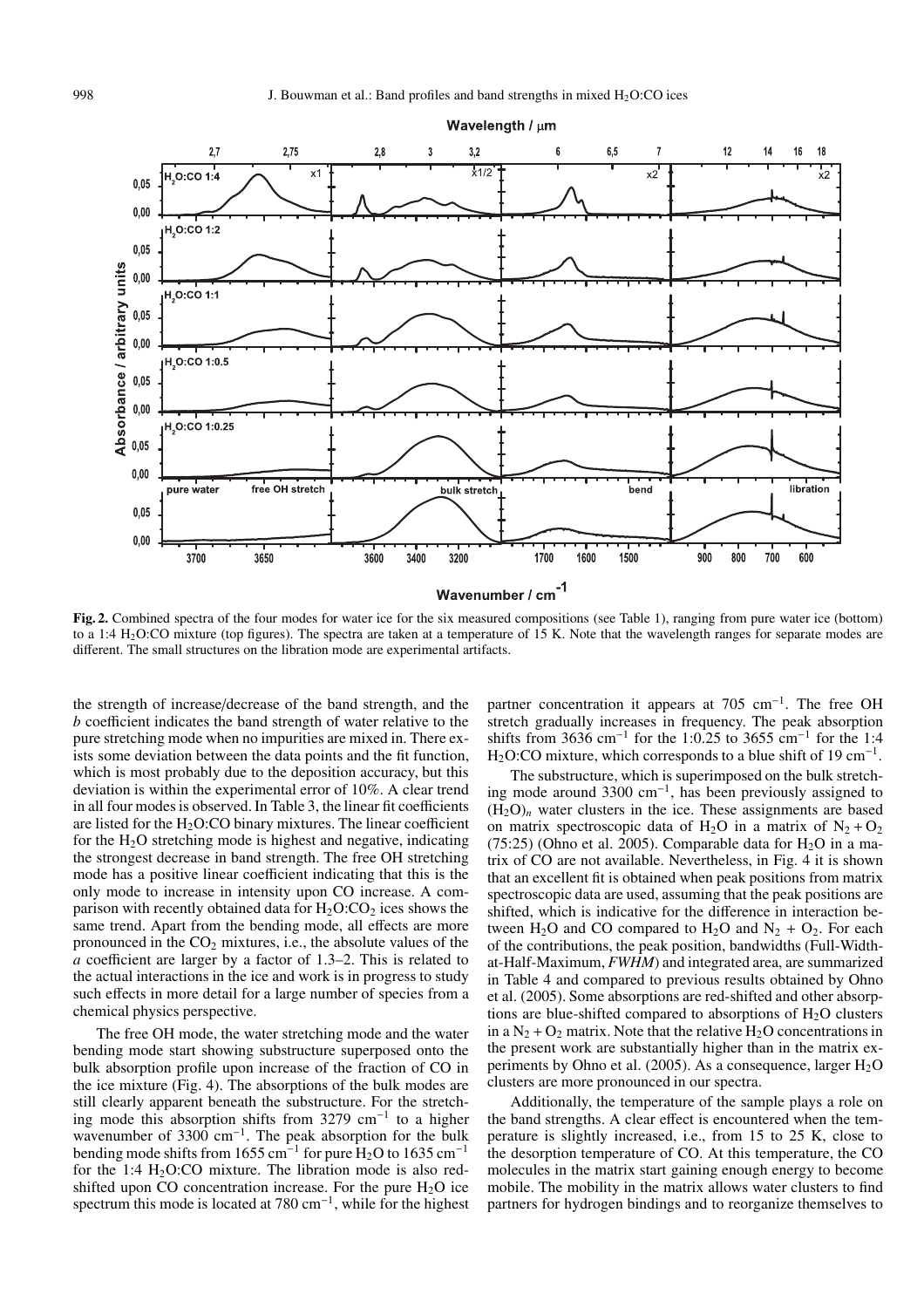

**Fig. 3.** The integrated intensity of the water vibration modes relative to the integrated intensity of the pure water stretch mode plotted versus the concentration of CO in the sample ice. It should be noted that the plots for the bending, free OH and libration mode have been multiplied by a factor of ten to facilitate the display and that the stretch mode is the one that is actually most dependent on the concentration. The four water modes show to first order a linear dependence on the CO concentration. The estimated error in the data amounts to 10%.

**Table 3.** Resulting linear fit coefficients for the  $H_2O:CO$  mixtures. The coefficients indicate the strength of the interaction between CO and the H2O host molecules in the matrix for mixtures that are deposited at a temperature of 15 K. The corresponding values for  $H_2O:CO_2$  ice mixtures are listed for a comparison.

|           |                        | <b>Linear Coefficients</b>                                            |                 |       |
|-----------|------------------------|-----------------------------------------------------------------------|-----------------|-------|
| mixture   | $H2O$ mode             | constant $(b)$                                                        | slope $(a)$     | $R^2$ |
|           |                        | $[10^{-16}$ cm mol <sup>-1</sup> ] $[10^{-19}$ cm mol <sup>-1</sup> ] |                 |       |
| $H2O$ :CO | $V$ libration          | $0.30 \pm 0.02$                                                       | $-2.1 \pm 0.4$  | 0.93  |
|           | $v_{\text{bend}}$      | $0.13 \pm 0.02$                                                       | $-1.0 \pm 0.3$  | 0.84  |
|           | V <sub>stretch</sub>   | $2.0 \pm 0.1$                                                         | $-16 \pm 3$     | 0.95  |
|           | $v_{\text{free OH}}$   | 0                                                                     | $1.2 \pm 0.1$   | 0.99  |
|           | $v_{\text{libration}}$ | $0.32 \pm 0.02$                                                       | $-3.2 \pm 0.4$  | 0.99  |
|           | $v_{\text{bend}}$      | $0.14 \pm 0.01$                                                       | $-0.5 \pm 0.2$  | 0.81  |
|           | $v_{\rm stretch}$      | $2.1 \pm 0.1$                                                         | $-22 \pm 2$     | 0.99  |
|           | $v_{\text{free OH}}$   | $^{(1)}$                                                              | $1.62 \pm 0.07$ | 0.99  |

*<sup>a</sup>* From Öberg et al. (2007).

form a stronger bulk hydrogen bonded network, as indicated by the increased bulk stretch mode band strength and decreasing intensity of the substructure. Figure 5 nicely shows the transition from  $H_2O$  clusters embedded in a matrix of CO to the formation of a bulk hydrogen bonded network.

Figure 6 shows the different effect of CO and  $CO<sub>2</sub>$  on the  $H<sub>2</sub>O$  bending mode in ice for the 1:4  $H<sub>2</sub>O:CO<sub>2</sub>$  and 1:4  $H<sub>2</sub>O:CO$ mixtures. The intensity ratio of the main peaks is actually reversed in the two mixtures. The differences between the two mixtures start showing up from a mixing ratio of  $1:0.5$  H<sub>2</sub>O:X and become more pronounced for higher CO and  $CO<sub>2</sub>$  concentrations. In addition, the CO mixtures exhibit a stronger broad underlying feature, which is visualized by the Gaussian fit in Fig. 6. In other words, a detailed study of the  $H_2O$  bending and stretching modes may provide additional information on whether  $CO$  or  $CO<sub>2</sub>$  dominates in the ice. The free OH stretching mode is also affected differently by the two molecules. In



**Fig. 4.** Measured (indicated in black) and fitted spectrum (indicated in red) of a 1:4  $H<sub>2</sub>O$ :CO mixture in the frequency range of the  $H<sub>2</sub>O$  bulk stretch and free OH stretch modes at a temperature of 15 K. The water stretching mode clearly shows substructure. An excellent fit is obtained by a superposition of the bulk stretch mode and Gaussian functions representing smaller H<sub>2</sub>O clusters (indicated in green) in the matrix material (Ohno et al. 2005). The fitted peak positions and the positions from Ohno et al. (2005) are listed in Table 4. Please refer to the online version for the color coding.

the  $H_2O:CO_2$  mixtures, the mode is more shifted to higher wavenumbers. For the 1:1  $H_2O:CO_2$  mixture the peak position is 3661 cm<sup>-1</sup>, compared to 3635 cm<sup>-1</sup> for the H<sub>2</sub>O:CO mixtures.

Thicker and thinner layers of the mixtures have been measured to check for thickness dependence. We conclude that within our experimental error limit, ice thickness does not play a significant role in the behavior of the relative band strengths. This conclusion is supported by the observation that identical mixing ratios in the two measurement series  $(H_2O/CO)$  and CO/H2O) show the same (scaled) spectroscopic behavior for different total ice thicknesses (Table 1).

#### 3.2. Influence on the CO band

Section 3.1 shows that mixing CO into a water mixture affects the band strengths of the water vibrational modes. Reciprocally, the CO stretch mode is also altered when water is added to CO ice. This is seen in the experiments where the amount of deposited CO is kept constant (Table 1). When water is mixed into the CO ice, the absorption changes from a Lorentzian profile to a Gaussian profile. Furthermore, the second CO absorption at 2152 cm<sup>-1</sup>, ascribed to CO bound to the H<sub>2</sub>O dangling OH sites (Fraser et al. 2004), manifests itself as a Gaussian profile and increases in integrated intensity upon increase of water concentration. The transition from the pure CO Lorentzian shaped profile to two Gaussian shaped profiles for the mixed  $CO:H<sub>2</sub>O$ ices is illustrated in Fig. 7. We have not further decomposed the 2139 cm−<sup>1</sup> component. More information is available from Fraser et al. (2007).

Gaussian fits for both CO absorption components are made for the range of mixtures as listed in Table 1 at a temperature of 15 K. One typical fit is shown in Fig. 8. With this example, it is demonstrated that excellent fits are obtained by using the fit parameters as listed in Table 5. The behavior of the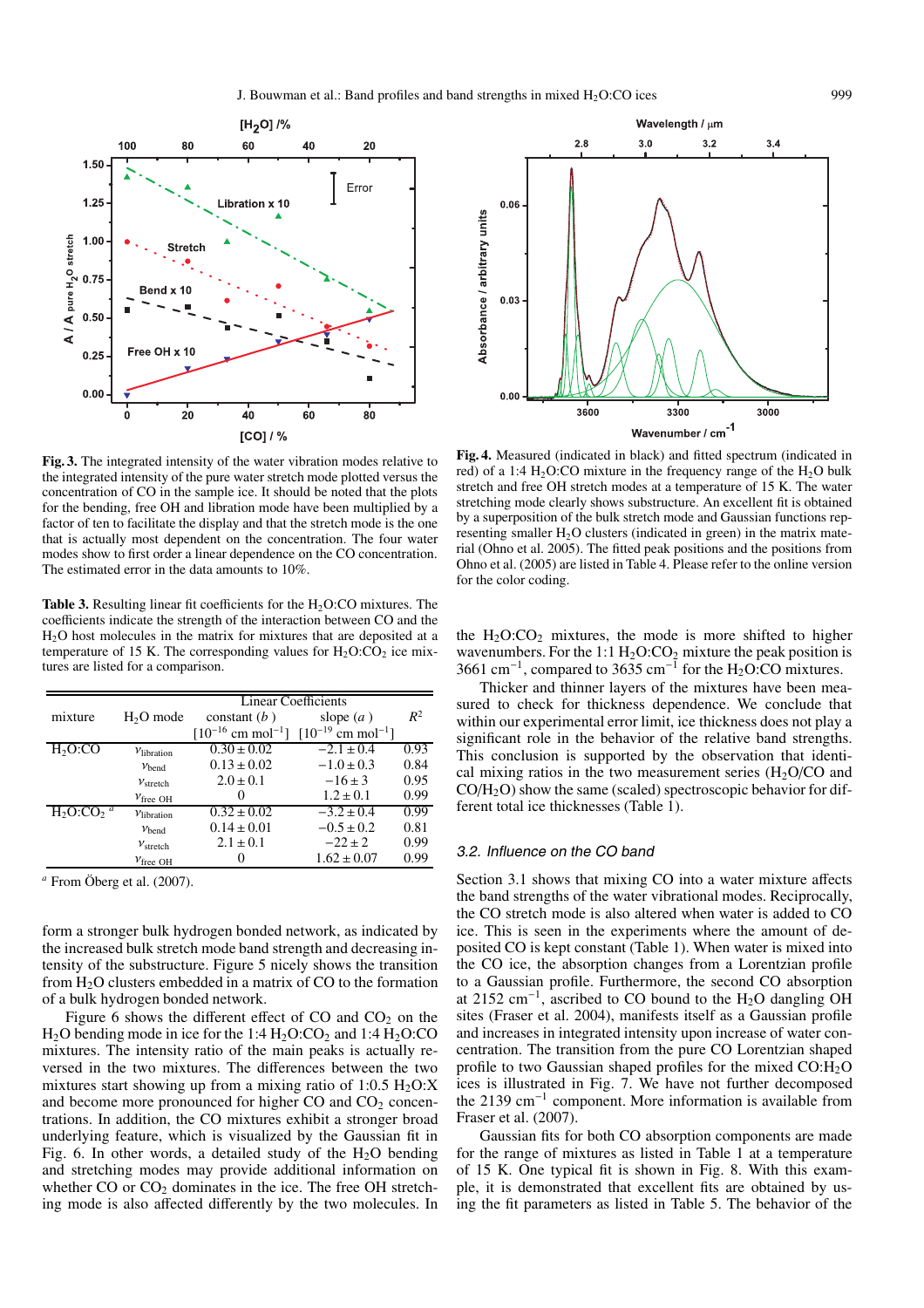**Table 4.** Line positions, *FWHM*s and integrated areas of the Gaussian functions fitted to the 1:4 H<sub>2</sub>O:CO water bulk stretch and free OH stretch spectrum. The assignment is based on both Density Functional Theory (DFT) calculations and experimental values from Ohno et al. (2005) obtained in a  $N_2/O_2$  matrix.

| Mode                                                                    | Position <sup><math>a</math></sup><br>$\rm (cm^{-1})$ | Position $b$<br>$(cm^{-1})$ | $\Lambda$ Position <sup>b</sup><br>$\rm (cm^{-1})$ | $FWHM^b$<br>$(cm^{-1})$ | Area <sup>b</sup><br>$(a.u. cm^{-1})$ |
|-------------------------------------------------------------------------|-------------------------------------------------------|-----------------------------|----------------------------------------------------|-------------------------|---------------------------------------|
| Free OH (ring) cyclic-pentamer, cyclic-trimer free OH, clusters hexamer | 3688                                                  | 3674                        | 15                                                 | 15                      | 0.371                                 |
| Asymmetric stretch H-acceptor dimer                                     | 3715                                                  | 3693                        | 22                                                 |                         | 0.040                                 |
| Asymmetric stretch monomer                                              | 3715                                                  | 3706                        | 9                                                  | 5                       | 0.043                                 |
| Symmetric stretch monomer                                               | 3635                                                  | 3608                        | 27                                                 | 5                       | 0.074                                 |
| Symmetric stretch H-acceptor dimer                                      | 3629                                                  | 3596                        | 33                                                 | 15                      | 0.078                                 |
| Bulk free OH stretch                                                    |                                                       | 3655                        |                                                    | 19                      | 1.57                                  |
| Bulk free OH stretch                                                    |                                                       | 3633                        | -                                                  | 25                      | 0.609                                 |
| H-bonded OH stretch "chair" hexamer                                     | 3330                                                  | 3331                        | $-1$                                               | 43                      | 0.987                                 |
| H-bonded OH stretch "cage" hexamer                                      | 3224                                                  | 3226                        | $-2$                                               | 34                      | 0.626                                 |
| H-bonded OH stretch "prism" hexamer                                     | 3161                                                  | 3175                        | $-14$                                              | 40                      | 0.119                                 |
| H-bonded OH stretch pentamer                                            | 3368                                                  | 3364                        | 4                                                  | 29                      | 0.491                                 |
| H-bonded OH stretch "book1, cage" hexamer                               | 3450                                                  | 3420                        | 30                                                 | 86                      | 2.62                                  |
| Bulk stretching mode                                                    |                                                       | 3300                        | -                                                  | 250                     | 11.5                                  |
| H-bonded OH stretch ring cyclic trimer                                  | 3507                                                  | 3506                        |                                                    | 42                      | 0.894                                 |

*<sup>a</sup>* Ohno et al. (2005), *<sup>b</sup>* this work.



**Fig. 5.** Temperature dependence of larger clusters of water molecules in a matrix of  $H_2O:CO = 1:4$ . For increasing temperature the substructure gives way to the bulk stretch mode when CO evaporates.

integrated area of the 2152 cm<sup>-1</sup> component compared with the total integrated CO absorption is plotted as a function of CO and  $H<sub>2</sub>O$  concentration in Fig. 10. The integrated area for the 2152 cm−<sup>1</sup> component decreases with increasing CO content, and it is undetectable for a pure CO ice. A second order polynomial describes how the polar component behaves with respect to the CO concentration  $[x]$  or water concentration  $[100 - x]$  in the ice over the interval spanning from 20% CO up to a pure CO ice. Note that the total amount of deposited CO is kept constant. The coefficients of the second order polynomial of the form  $y = a \cdot x^2 + b \cdot x + c$  are  $a = -0.005$ ,  $b = 0.23$  and  $c = 26.6$ . For a decreasing amount of water in the sample, the peak position of the 2152 cm−<sup>1</sup> absorption feature is most strongly affected and decreases gradually to lower wavenumbers, until it reaches 2148 cm<sup>-1</sup> for the 1:0.25 CO:H<sub>2</sub>O mixture. The *FWHM* of this band is also affected. It starts at a width of 10.5 cm−<sup>1</sup> for the 1:4 CO:H2O mixture and decreases to 7.5 cm−<sup>1</sup> for the 1:0.25



**Fig. 6.** The spectral differences in the water bending mode profile for a 1:4  $H_2O:CO_2$  ice mixture (top) (Öberg et al. 2007) and a 1:4  $H_2O:CO$ mixture (bottom). The black bold (overall) spectra indicate the laboratory spectra and coincide with the fitted spectra (red dotted) consisting of the three Gaussian curves, indicated by the blue dotted lines. (This figure is available in color in electronic form.)

CO:H2O mixture. The position of the main absorption feature at 2139 cm<sup>-1</sup> is only slightly affected by increasing the amount of water in the sample and decreases by 1.3 cm−<sup>1</sup> when going from pure CO ice to the 1:4 CO:H<sub>2</sub>O mixture, i.e., a shift towards the 2136 cm<sup>-1</sup> feature is observed upon dilution (see Fig. 9). Its position is expected to shift even more, to 2136 cm<sup>-1</sup>, for H<sub>2</sub>O concentrations above 80%. The *FWHM* of this absorption feature decreases from 8 cm<sup>-1</sup> for the 1:4 CO:H<sub>2</sub>O to 5 cm<sup>-1</sup> for the 1:0.25 CO:H2O sample. The Lorentzian peak profile of the pure CO absorption exhibits an even smaller *FWHM* of 2 cm−1. An overview of the changes in peak position, *FWHM* and integrated intensity is given in Table 5.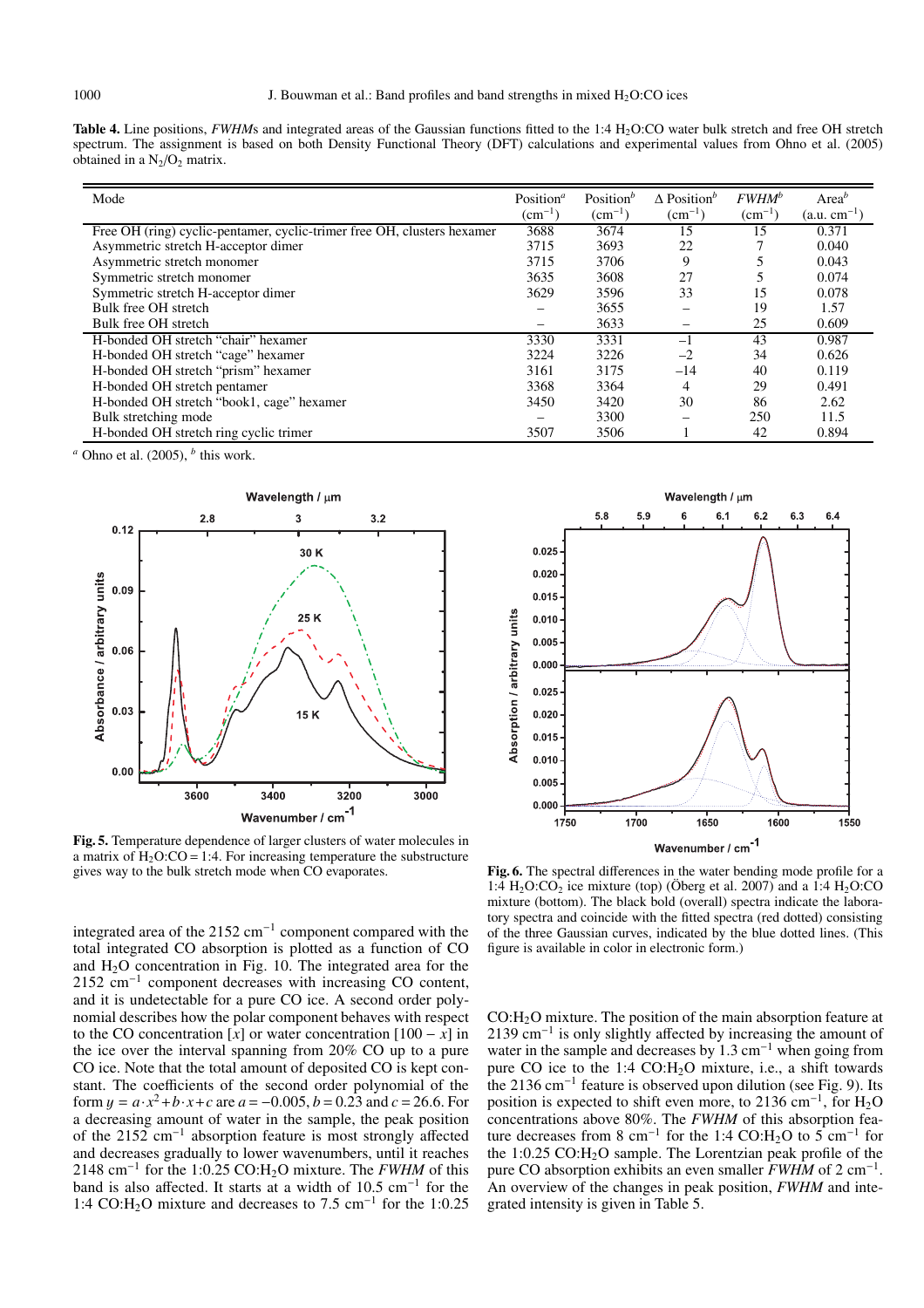

**Fig. 7.** Illustration of the behavior of the CO stretch fundamental upon increase of the concentration of  $H_2O$  in CO. The total integrated band strength remains unchanged within the experimental error, although the maximum intensity of the absorption decreases strongly. The  $y$ -axis is cut off for the pure CO mode to make a clearer distinction between "non-polar" and "polar" components of the CO absorption for the  $CO:H<sub>2</sub>O$  mixtures.



**Fig. 8.** Gaussian fit of the CO stretch mode in a  $CO:H_2O = 1:0.25$  mixture. The black bold spectrum is the measured laboratory spectrum that is reproduced (red line) by adding the two Gaussian components centered around 2138.2 cm−<sup>1</sup> and 2147.5 cm−<sup>1</sup> (green dotted lines). These are attributed to CO in a "non-polar" and "polar" environment. (This figure is available in color in electronic form.)

The position of the 2139 cm<sup>-1</sup> absorption feature is also strongly dependent on the temperature of the ice, as illustrated in Fig. 9. The majority of the CO will desorb as the ice is heated above the CO desorption temperature. The remaining CO shows an absorption that is shifted toward 2135 cm−1. Thus, a shift from 2139 to 2136 cm<sup>-1</sup> occurs both by mixing with significant amounts of  $H_2O$  and by heating of CO: $H_2O$  above 40 K, even for mixtures with modest amounts of  $H_2O$ . From Fig. 9, it becomes clear that the latter effect (i.e. heating) is the more critical one. One should note that the laboratory data presented here cannot

**Table 5.** Lorentzian and Gaussian fit parameters for the CO stretching mode for a constant amount of CO in ice mixtures ranging from 100% CO to a 1:4 CO: $H<sub>2</sub>$ O mixture.

| Composition                  | Position    | <b>FWHM</b> | Area             |
|------------------------------|-------------|-------------|------------------|
|                              | $(cm^{-1})$ | $(cm^{-1})$ | $(a.u. cm^{-1})$ |
| Pure $COa$                   | 2138.8      | 2.2.        | 1.9              |
| $1:0.25$ CO:H <sub>2</sub> O | 2138.2      | 5.0         | 1.31             |
|                              | 2147.5      | 7.5         | 0.23             |
| $1:0.5$ CO:H <sub>2</sub> O  | 2138.0      | 5.8         | 1.40             |
|                              | 2148.1      | 7.8         | 0.34             |
| 1:1 CO:H <sub>2</sub> O      | 2138.2      | 6.5         | 1.28             |
|                              | 2148.3      | 9.0         | 0.44             |
| 1:2 CO:H <sub>2</sub> O      | 2137.9      | 7.6         | 1.24             |
|                              | 2149.5      | 9.8         | 0.49             |
| 1:4 CO:H <sub>2</sub> O      | 2137.5      | 7.9         | 1.38             |
|                              | 2150        | 10.5        | 0.58             |

*<sup>a</sup>* Lorentzian profile.

be compared one-to-one with the observational data because of shifts caused by grain shape effects.

## **4. Discussion**

CO and  $H_2O$  ice abundances are often derived using the well known constants from the literature. The experimental work presented here shows that band strengths deduced from pure ices cannot be used to derive column densities in interstellar ices without further knowledge on the environmental conditions in the ice. Concentrations of CO and  $CO<sub>2</sub>$  ice as high as 15 and 21%, respectively, relative to  $H_2O$ , have been reported towards GL7009S (Keane et al. 2001). If we assume a polar fraction of 75%, as reported towards W33A, and that the polar fraction of both  $CO$  and  $CO<sub>2</sub>$  ice are in close contact with the water, the band strength for the  $H_2O$  bending mode is reduced by a factor of ∼1.25. In other words, the band strength for H<sub>2</sub>O will be smaller and hence the column density of  $H_2O$  will be underestimated if the laboratory data from pure  $H_2O$  ice are adopted from the literature.

Vice versa, for deriving the column density of CO ice one should also consider the influence of other molecules in its vicinity. The integrated absorbance of CO, however, is less strongly influenced by the presence of  $H_2O$ . The CO absorption decreases in absolute intensity when water is mixed in, but the total integrated band strength is compensated by a broadening of the absorption and the appearance of the 2152 cm−<sup>1</sup> component, at least in the laboratory spectra. Upon heating, the CO molecules become trapped into pores, as indicated by the 2136 cm−<sup>1</sup> feature. The absorption strength of this band is very sensitive to temperature (Schmitt et al. 1989a). The CO absorption profile is indicative of the amount of water that is mixed. The percentage of CO mixed into the  $H_2O$  ice is derived in the laboratory from the ratio between the 2152 cm−<sup>1</sup> feature and the total CO absorption (Fig. 10). This allows the derivation of the effective band strength  $A_{\text{eff}}^{\text{band}}$  for H<sub>2</sub>O in a mixture with CO using the linear model proposed in Sect. 3.1, and thus an estimate of the column density for  $H_2O$  via the equation (Sandford et al. 1988):

$$
N_{\text{corr}} = \frac{\int \tau_{\nu} \, \mathrm{d}\nu}{A_{\text{eff}}}.
$$

Temperature also affects the band strength as shown in Fig. 5. The applications of the model presented in Fig. 10 are restricted to deduction of column densities for ices with a temperature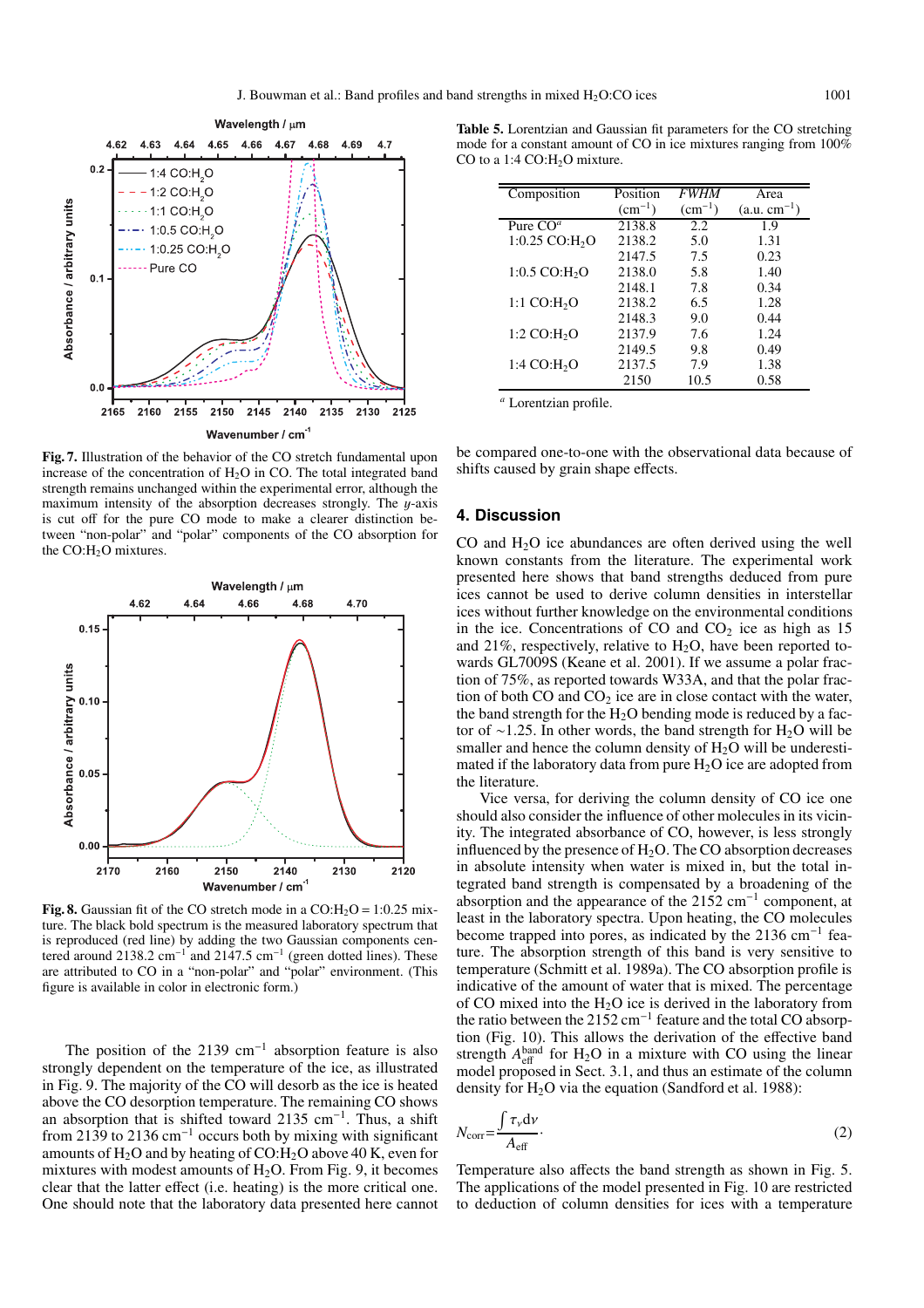

**Fig. 9.** Change in peak position of the 2139 cm<sup>-1</sup> CO absorption feature as a function of both H<sub>2</sub>O concentration and temperature for the 1:4 H2O:CO mixture. The dotted lines indicate the band positions measured for CO in the interstellar medium.



**Fig. 10.** Absorbance of the 2152 cm−<sup>1</sup> component relative to the total CO absorption as a function of CO concentration.

of about 15 K, which have not been thermally processed. It should also be noted, as recently demonstrated by Bisschop et al. (2007b), that in addition to binary mixtures, tertiary mixtures also have to be taken into account to compare laboratory data with astronomical spectra.

## **5. Conclusions**

Based on the experiments described in this manuscript and in recent work on  $H_2O:CO_2$  mixed ices, we draw the following conclusions regarding the interaction between  $H_2O$  and  $CO$  in a solid environment:

1. The general trend on the band strengths of the four vibrational modes in water ices is similar for  $H_2O:CO$  and  $H<sub>2</sub>O:CO<sub>2</sub>$  mixtures with increasing CO or  $CO<sub>2</sub>$  concentration. However, quantitative differences exist, reflecting differences in the strength of the interaction, which allow us to distinguish between CO and  $CO<sub>2</sub>$  in H<sub>2</sub>O ice, explicitly assuming that the main constituents of the ice are  $H_2O$ ,  $CO_2$ and CO.

- 2. The position of the water free OH stretching mode is particularly indicative of the molecule that is interacting in the matrix  $(CO vs CO<sub>2</sub>)$ , again under the assumption that we only consider  $H_2O/CO_2/CO$  ices. The peak position of this mode is 26 cm<sup>-1</sup> red-shifted for a 1:1  $\hat{H}_2O$ :CO ice mixture compared to a 1:1  $H_2O:CO_2$  ice mixture.
- 3. In addition, the water bending mode is indicative of the molecule, i.e.,  $CO$  or  $CO<sub>2</sub>$ , that is interacting with the water ice. The relative integrated intensity of the Gaussian components reveals whether  $CO_2$  or  $CO$  is mixed into the  $H_2O$  ice. The same restriction mentioned in conclusions 1 and 2 also applies here.
- 4. Upon increasing the relative amount of CO in the mixture, a clear substructure begins to reveal itself in the bending, free OH stretch and bulk stretching mode. The arising substructure indicates the onset of  $H_2O$  cluster formation in the  $H<sub>2</sub>O:CO$  ice. An assignment of the clusters was possible following matrix isolation spectroscopy.
- 5. The substructure on the stretching mode quickly gives way to the bulk water mode when the temperature is increased close to the desorption temperature of CO. This can easily be depicted by CO molecules becoming mobile and hence allowing single water molecules and larger water clusters to find partners for bulk hydrogen bonding.
- 6. The ratio 2152 cm−<sup>1</sup>/total integrated CO absorption intensity is a tracer of the amount of CO that is mixed into the laboratory water ice, or vice versa. In astronomical spectra this band has not been observed.
- 7.  $H_2O$  column densities derived from astronomical spectra can easily be underestimated by as much as 25% when environmental influences, i.e.,  $CO$  or  $CO<sub>2</sub>$  presence, are not taken into account.

The present systematic study of  $CO:H<sub>2</sub>O$  ice, together with recent work on  $CO_2$ :H<sub>2</sub>O ice, provide the tools with which to estimate the mixing ratios of the three most abundant molecules in interstellar ices.

*Acknowledgements.* This work is part of the research programme of the "Stichting voor Fundamenteel Onderzoek der Materie (FOM)", which is financially supported by the "Nederlandse Organisatie voor Wetenschappelijk